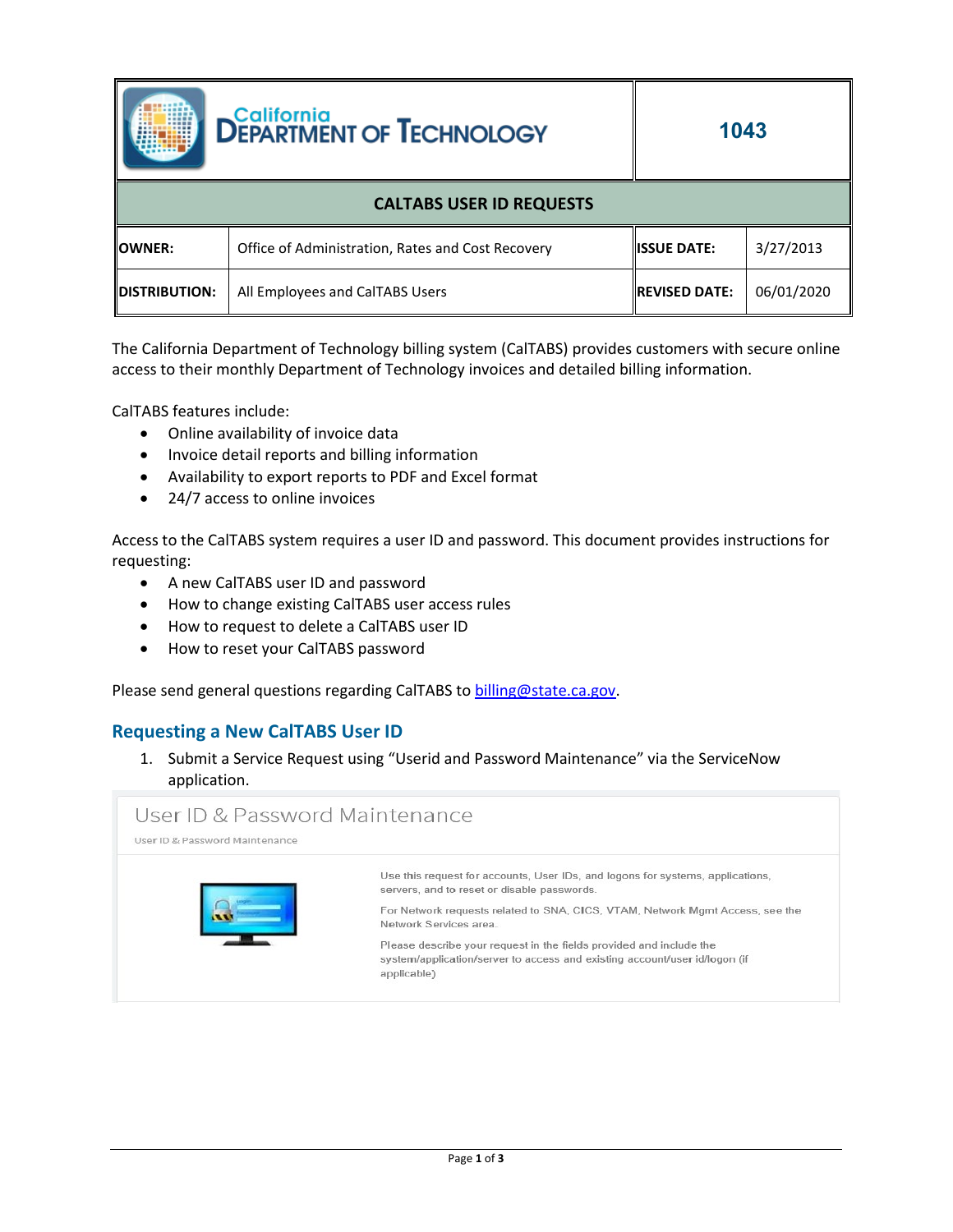

• In the Service Request select which option you would like:

| $-$ None $-$           |    |
|------------------------|----|
| New User ID/Account    |    |
| Modify User ID/Account |    |
| Remove User ID/Account |    |
| Reset Password         |    |
| -- None --             | А. |

• For user accounts, indicate the reason (New, Transfer, Departing, Change in Duties).

| * Reason           |   |
|--------------------|---|
| -- None --         | 业 |
|                    | Q |
| $-$ None $-$       |   |
| New Employee       |   |
| Employee Transfer  |   |
| Departing Employee |   |
| Change in duties   |   |

- Indicate and select the System/Applications Type (this should be Application), and then chose which CalTABS invoice you would like your CalTABS userid created for:
- CalTABS Department of Technology Invoices (DC)
- CalTABS SCO Invoices (CO)

| Application                                                  | $\overline{\phantom{a}}$ |
|--------------------------------------------------------------|--------------------------|
| * System / Applications                                      |                          |
|                                                              |                          |
| $k - 1$<br>$\mathcal{L}$ and $\mathcal{L}$ and $\mathcal{L}$ |                          |

- 2. Submit the Service Request for approval.
- 3. The CalTABS user ID and temporary password will be emailed directly to the requestor.